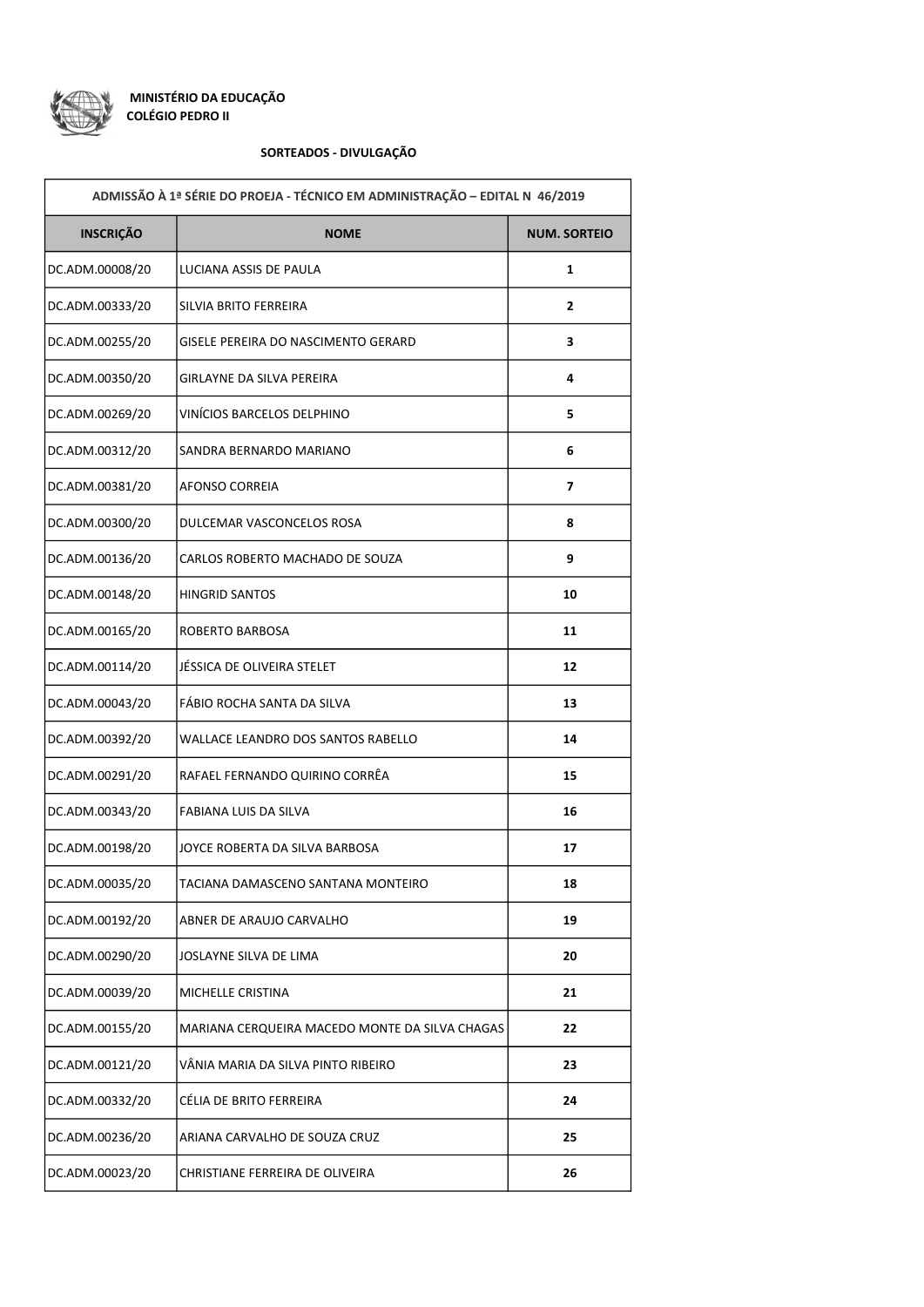| ADMISSÃO À 1ª SÉRIE DO PROEJA - TÉCNICO EM ADMINISTRAÇÃO - EDITAL N 46/2019 |                                         |                     |  |  |
|-----------------------------------------------------------------------------|-----------------------------------------|---------------------|--|--|
| <b>INSCRIÇÃO</b>                                                            | <b>NOME</b>                             | <b>NUM. SORTEIO</b> |  |  |
| DC.ADM.00184/20                                                             | JOYCE NOEMY NASCIMENTO ALVES            | 27                  |  |  |
| DC.ADM.00265/20                                                             | ALEXANDRA DE LAS HERAS MELO NUNES ALVES | 28                  |  |  |
| DC.ADM.00200/20                                                             | SAULO PIETRO RABELLO CARDOSO FERNANDES  | 29                  |  |  |
| DC.ADM.00123/20                                                             | MICHELLE DOS SANTOS CABRAL              | 30                  |  |  |
| DC.ADM.00230/20                                                             | THAIANE SANT ANNA DE MEDEIROS ZABEU     | 31                  |  |  |
| DC.ADM.00229/20                                                             | LUIZ CARLOS DA SILVA GOMES              | 32                  |  |  |
| DC.ADM.00152/20                                                             | <b>GABRIELLE CRISTINA</b>               | 33                  |  |  |
| DC.ADM.00044/20                                                             | CESAR VERISSIMO FERREIRA                | 34                  |  |  |
| DC.ADM.00175/20                                                             | JOANA D'ARC LIMA DIAS                   | 35                  |  |  |
| DC.ADM.00194/20                                                             | IGOR NASCIMENTO DA ROCHA                | 36                  |  |  |
|                                                                             | <b>LISTA DE ESPERA</b>                  |                     |  |  |
| DC.ADM.00238/20                                                             | <b>GRACILEA CORREA</b>                  | 1                   |  |  |
| DC.ADM.00099/20                                                             | VERÔNICA DA SILVA                       | $\mathbf{2}$        |  |  |
| DC.ADM.00384/20                                                             | SHIRLEY LUIS DA SILVA                   | 3                   |  |  |
| DC.ADM.00102/20                                                             | EDUARDO NASCIMENTO MACHADO              | 4                   |  |  |
| DC.ADM.00150/20                                                             | <b>LORRAN SANTOS</b>                    | 5                   |  |  |
| DC.ADM.00373/20                                                             | MAIARA LOPES ESTEVES SOUZA              | 6                   |  |  |
| DC.ADM.00282/20                                                             | JOYCE LENA CARVALHO DOS SANTOS          | 7                   |  |  |
| DC.ADM.00195/20                                                             | VERÔNICA DE ANDRADE MENDES              | 8                   |  |  |
| DC.ADM.00038/20                                                             | BÁRBARA SAMORA DA COSTA DE AZEVEDO      | 9                   |  |  |
| DC.ADM.00015/20                                                             | LEANDRO ESTEVÃO                         | 10                  |  |  |
| DC.ADM.00173/20                                                             | DAYSE LUCI GOULART DOS SANTOS           | 11                  |  |  |
| DC.ADM.00298/20                                                             | <b>EDUARDO SANTOS</b>                   | 12                  |  |  |
| DC.ADM.00314/20                                                             | RODRIGO OLIVEIRA                        | 13                  |  |  |
| DC.ADM.00258/20                                                             | JACQUELINE TRINDADE DE SOUSA            | 14                  |  |  |
| DC.ADM.00069/20                                                             | JULIA ADRIAN BATISTA DA SILVA           | 15                  |  |  |
| DC.ADM.00246/20                                                             | CLAUDIA ROSSANA BARBOSA ALVES           | 16                  |  |  |
| DC.ADM.00209/20                                                             | VIVIANE SANTOS DA COSTA DO NASCIMENTO   | 17                  |  |  |
| DC.ADM.00226/20                                                             | <b>IASMINE SILVA</b>                    | 18                  |  |  |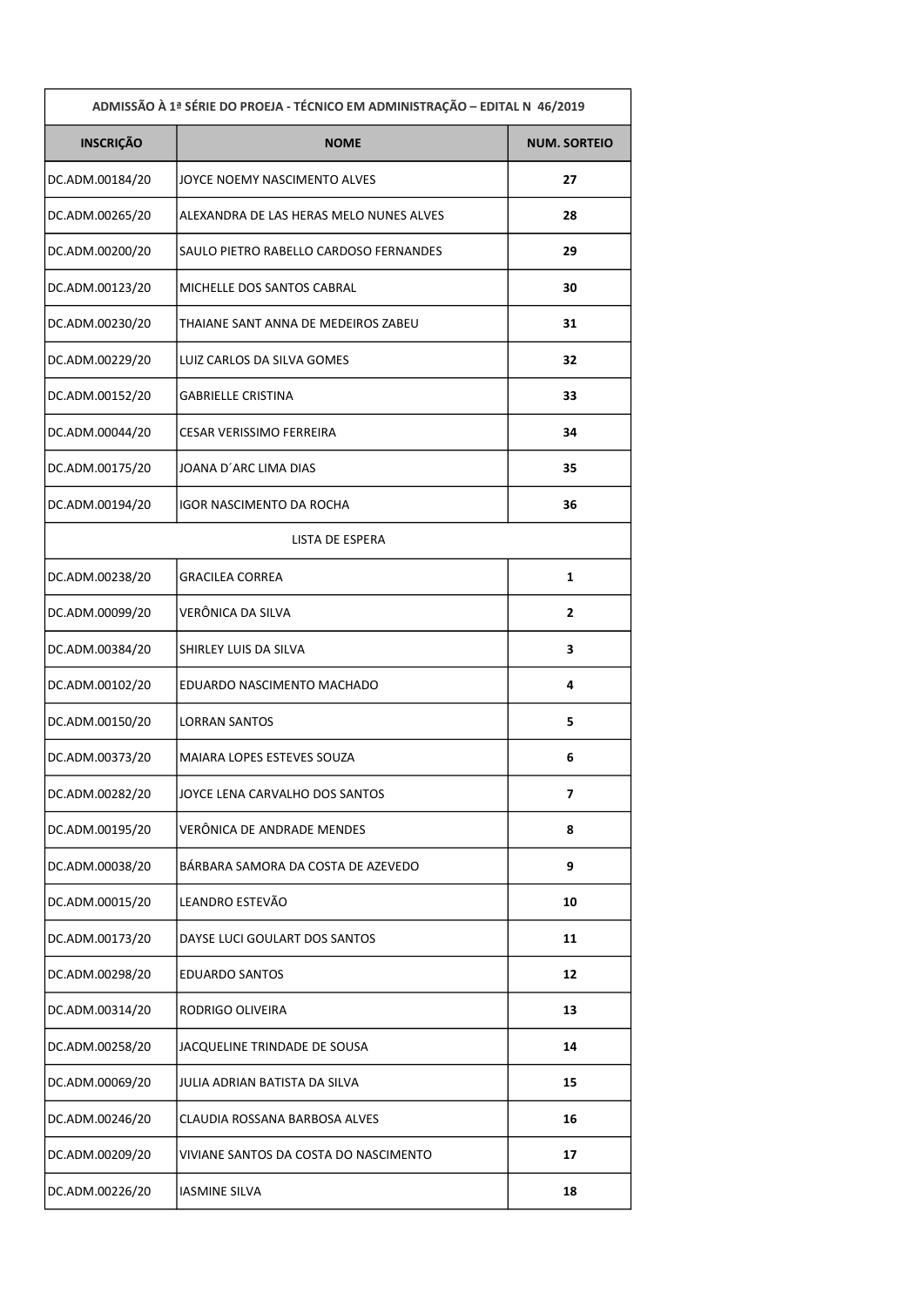| ADMISSÃO À 1ª SÉRIE DO PROEJA - TÉCNICO EM ADMINISTRAÇÃO - EDITAL N 46/2019 |                                            |                     |  |  |
|-----------------------------------------------------------------------------|--------------------------------------------|---------------------|--|--|
| <b>INSCRIÇÃO</b>                                                            | <b>NOME</b>                                | <b>NUM. SORTEIO</b> |  |  |
| DC.ADM.00243/20                                                             | KARINE BRITES BARRETO                      | 19                  |  |  |
| DC.ADM.00328/20                                                             | PRISCILA ROSA DA SILVA DOS SANTOS          | 20                  |  |  |
| DC.ADM.00019/20                                                             | <b>MARCELLE RODRIGUES</b>                  | 21                  |  |  |
| DC.ADM.00329/20                                                             | MARCIO ROBERTO DA SILVA                    | 22                  |  |  |
| DC.ADM.00009/20                                                             | NIEMIAS MELLO TRINDADE                     | 23                  |  |  |
| DC.ADM.00064/20                                                             | CARLOS LEMOS BARCELLOS ZEFERINO            | 24                  |  |  |
| DC.ADM.00191/20                                                             | WAGNER FELIPE ROCHA                        | 25                  |  |  |
| DC.ADM.00153/20                                                             | JESSICA DOS SANTOS LIMA                    | 26                  |  |  |
| DC.ADM.00159/20                                                             | ELOIZA HELENA ZACARIAS MESQUITA            | 27                  |  |  |
| DC.ADM.00357/20                                                             | EDUARDO BATISTA DE MOURA                   | 28                  |  |  |
| DC.ADM.00278/20                                                             | GILBERTO NUNES FREIRE                      | 29                  |  |  |
| DC.ADM.00217/20                                                             | LETÍCIA DA SILVA NUNES                     | 30                  |  |  |
| DC.ADM.00100/20                                                             | SABRINA COZENDEY DA SILVA                  | 31                  |  |  |
| DC.ADM.00082/20                                                             | <b>BRUNO DA SILVA SOARES</b>               | 32                  |  |  |
| DC.ADM.00305/20                                                             | BONFIM OTÁVIO DE OLIVEIRA ROZA             | 33                  |  |  |
| DC.ADM.00254/20                                                             | MATHEUS GOMES DE MEDEIROS CARVALHO         | 34                  |  |  |
| DC.ADM.00027/20                                                             | JAQUELINE PEREIRA                          | 35                  |  |  |
| DC.ADM.00327/20                                                             | MARIANA CARVALHO MENDES                    | 36                  |  |  |
| DC.ADM.00214/20                                                             | TANIA APARECIDA DOS SANTOS                 | 37                  |  |  |
| DC.ADM.00183/20                                                             | NILZA DA PAZ DOS SANTOS                    | 38                  |  |  |
| DC.ADM.00108/20                                                             | IVAN PEREIRA DA SILVA                      | 39                  |  |  |
| DC.ADM.00319/20                                                             | SHEILA LUIS DA SILVA                       | 40                  |  |  |
| DC.ADM.00372/20                                                             | VÂNIA CAROLINE CARVALHO RODRIGUES DA SILVA | 41                  |  |  |
| DC.ADM.00219/20                                                             | DANILO DE CARVALHO RIBEIRO                 | 42                  |  |  |
| DC.ADM.00264/20                                                             | WALLACE ANSELMO DOS SANTOS                 | 43                  |  |  |
| DC.ADM.00094/20                                                             | JACQUELINE DE MAGALHÃES COSTA              | 44                  |  |  |
| DC.ADM.00007/20                                                             | GABRIELA VITÓRIA DA SILVA                  | 45                  |  |  |
| DC.ADM.00118/20                                                             | GERMANA DA SILVA MACHADO                   | 46                  |  |  |
| DC.ADM.00351/20                                                             | MELISSA ALMEIDA DE SOUZA                   | 47                  |  |  |